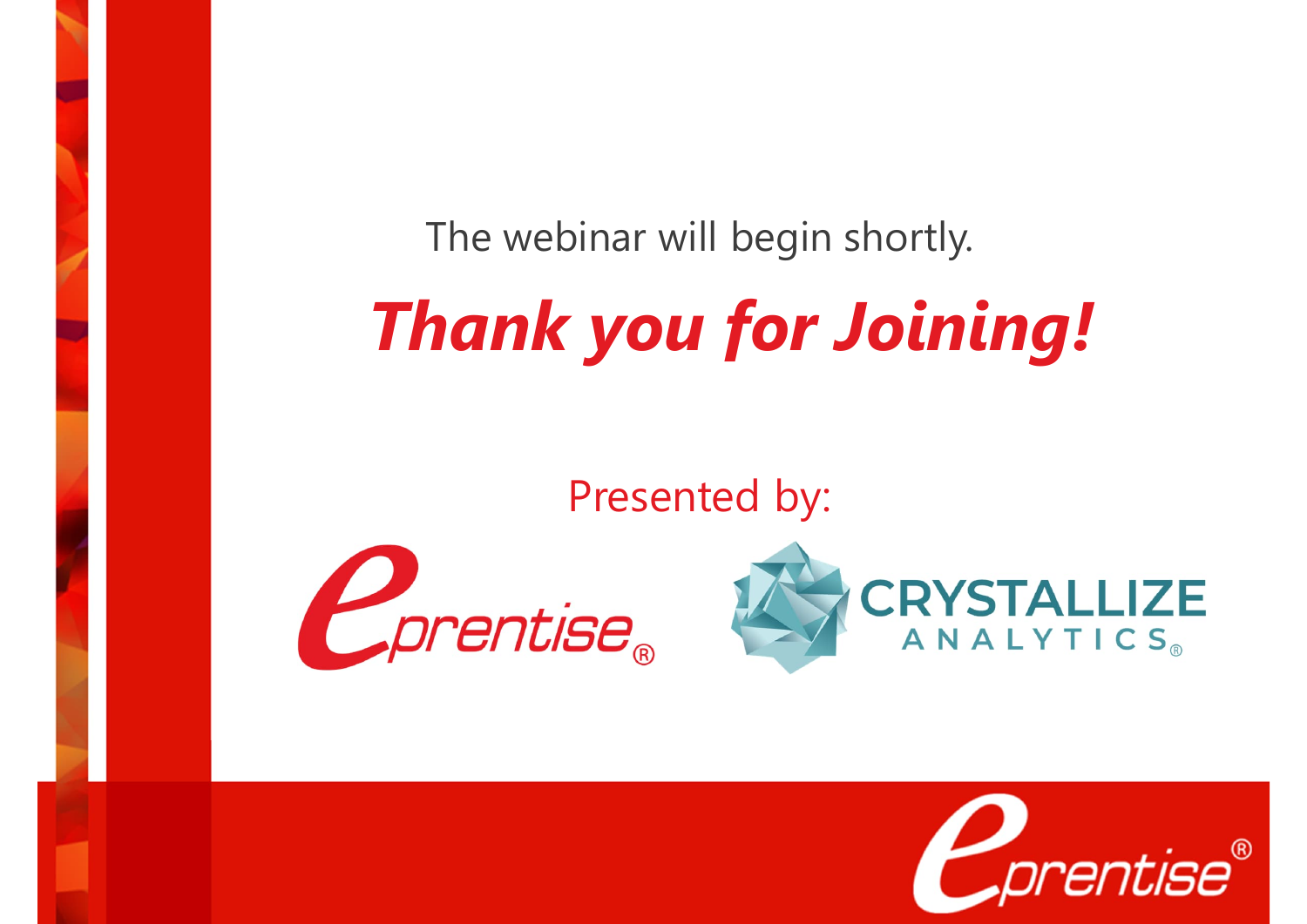10 Steps to Reduce Complexity, Increase Transparency, and Get Value from your ERP System

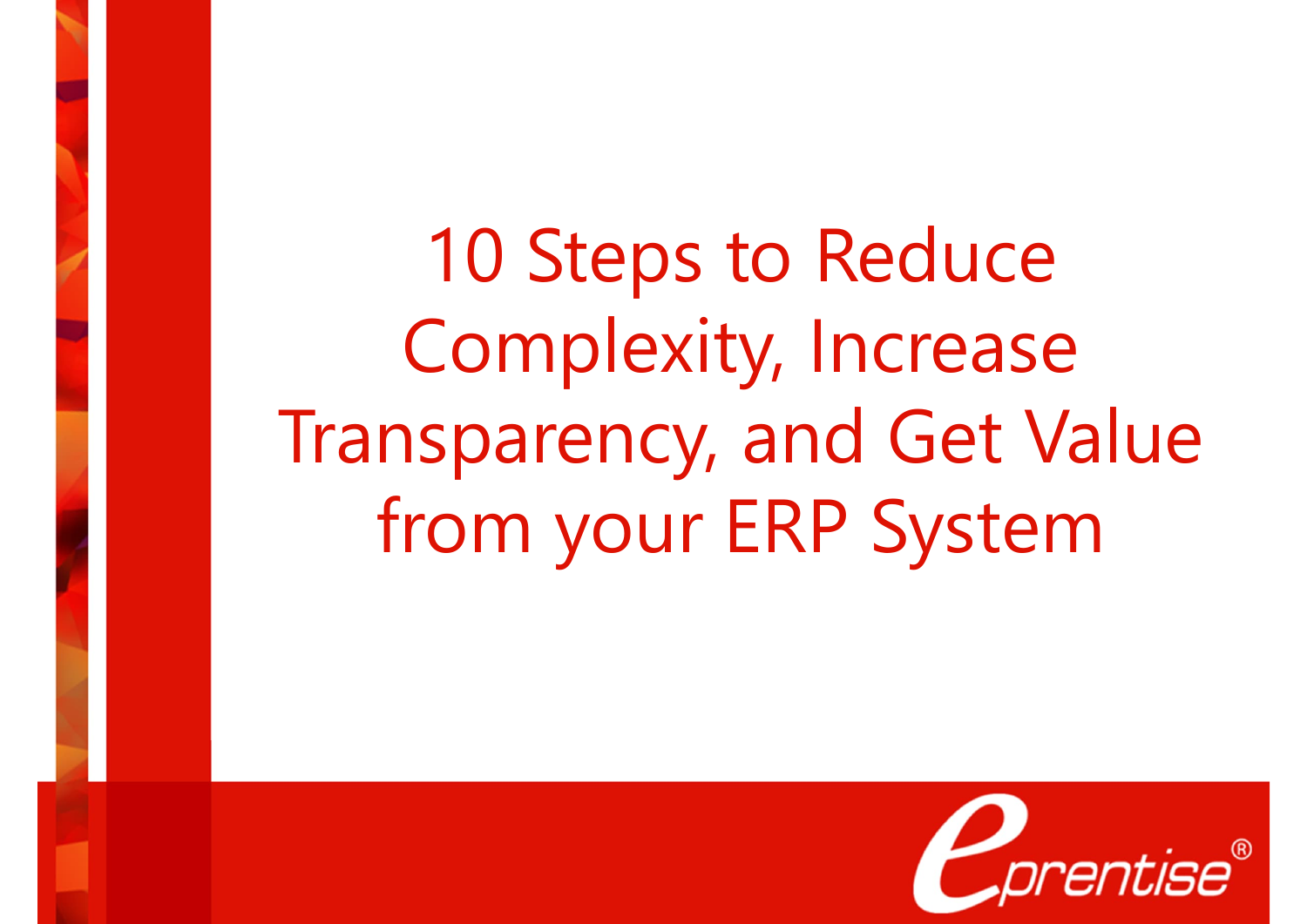### *Who Is eprentise?*

Partner

#### **In 2007 eprentise was founded on its original product, FlexField**

 Enables customers to make unprecedented changes to their financial chart of accounts while maintaining transactional history and data integrity.



#### **In 2009 we introduced our Consolidation, Divestiture, and Reorganization products**

ORACLE

 $\triangleright$  Transformational software which can copy, change, filter, or merge all elements of Oracle EBS financial systems to address ever-changing business needs, such as regulatory compliance and growth opportunities.

#### Transformation to Optimization

#### One-time usage to subscription model

#### **In 2020 we began expanding to new markets with our C Collection analytics suite, and our Audit Automation software**

 $\triangleright$  C Collection analytics provides transparency and identifies potential problem areas with transactional data. This allows users to reduce costs, leverage opportunities across the enterprise, improve business processes, and increase the confidence level of the users in their data, processes, and operations.



www.

prentise.com





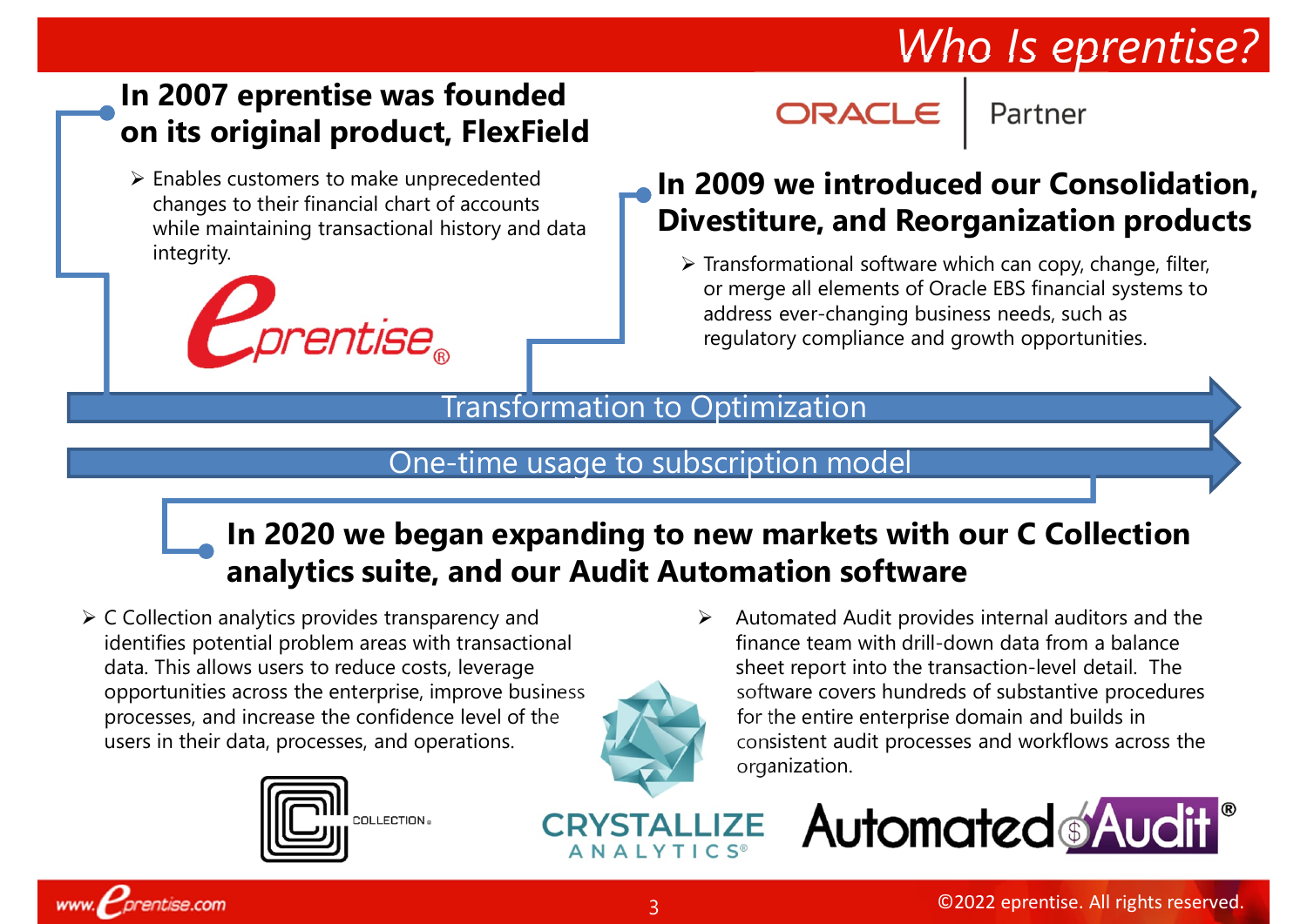

### Upon completion of this webinar, you will be able to:

- **Objective 1:** Identify how organizations data becomes more complex as companies evolve.
- **Objective 2:** Explore how IT can add value to the business and reduce costs, even within an existing ERP system.
- **Objective 3:** Review 10 Steps that will help your organization get the most out of your data.

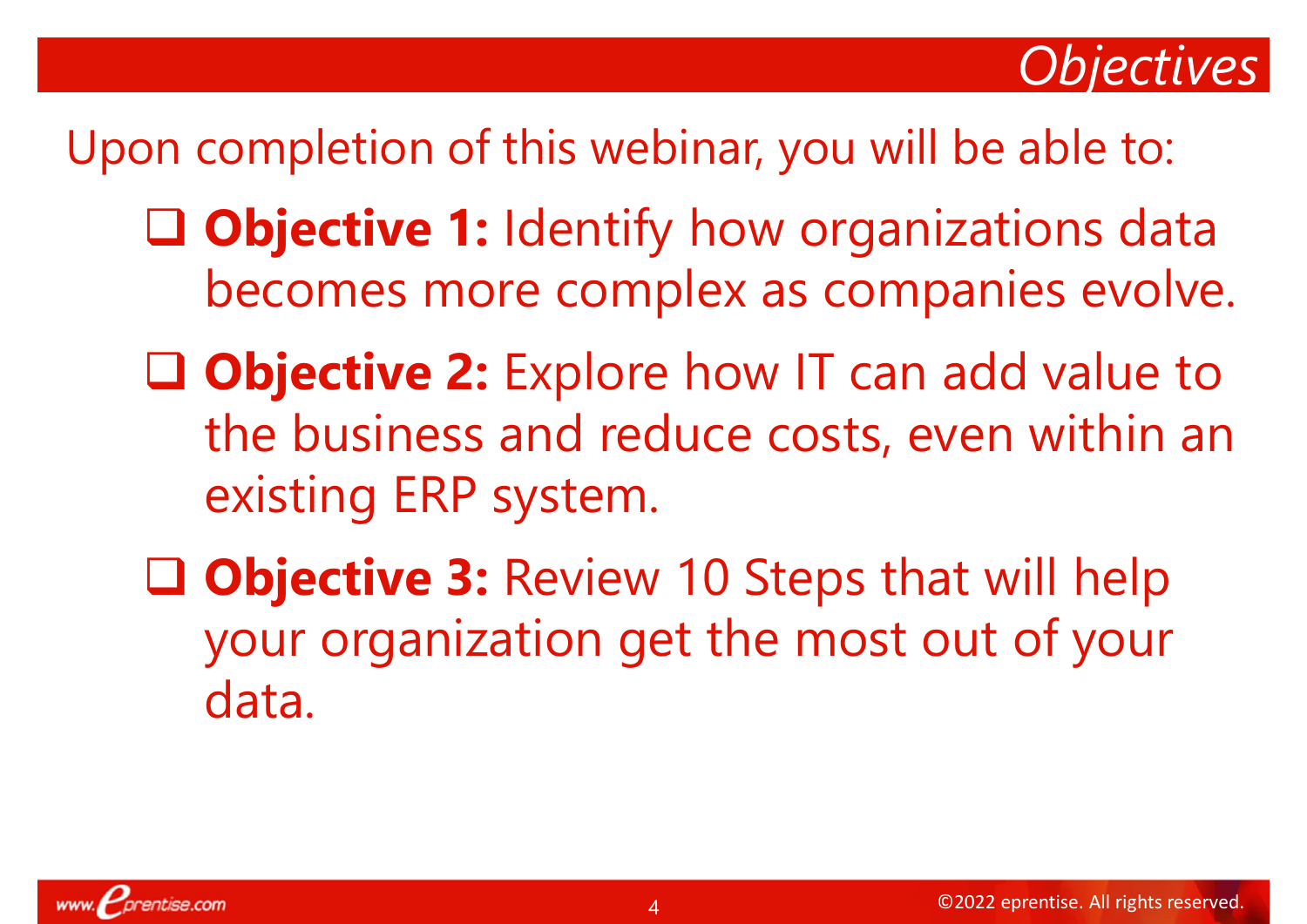### *Information Systems in a Growing Company*

- $\Box$  Information (data) follows the fundamental law of entropy
	- ▶ An organization's complex IT systems, like EBS, become more complex as a company grows through the years

## **Q** Companies evolve

- $\triangleright$  The larger the organization, the more likely it is that operational or reporting errors will cause major problems or delays and impact the return on the enterprise's vision
	- **This is often due to a lack of alignment between the** ERP system and business process changes that have occurred through the company's development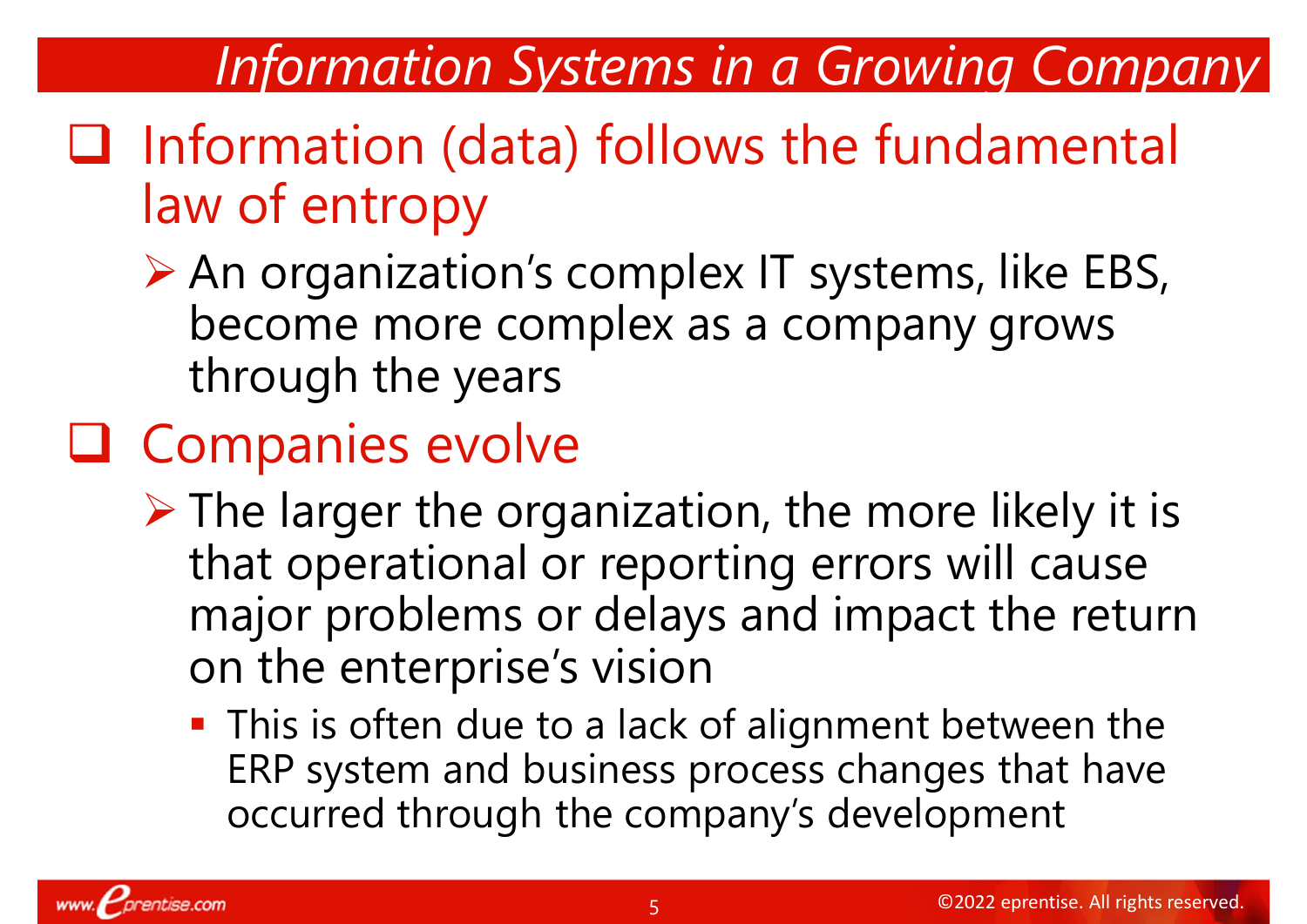## *Root Causes of Silos in EBS*

#### What are silos?

- $\triangleright$  Silos are information locked in disparate databases, separate ledgers, different operating units etc.
	- They are the barriers to doing business efficiently and effectively that must be overcome every day through complex workarounds, often resulting in forgone opportunities

#### How do silos originate?

- $\triangleright$  Constraints of available technology at the time of implementation
	- Original configuration no longer support the current business original setups (including history) are abandoned for new setups with no way to communicate between structures
- $\triangleright$  Mixing EBS configurations, hierarchies, ownership, and security as a means of quick integration of acquired systems during M&A activities
- $\triangleright$  Incongruent standardization across the enterprise:
	- *Process level*: corporate standards, governance, and controls
	- *Data level*: data formats, naming conventions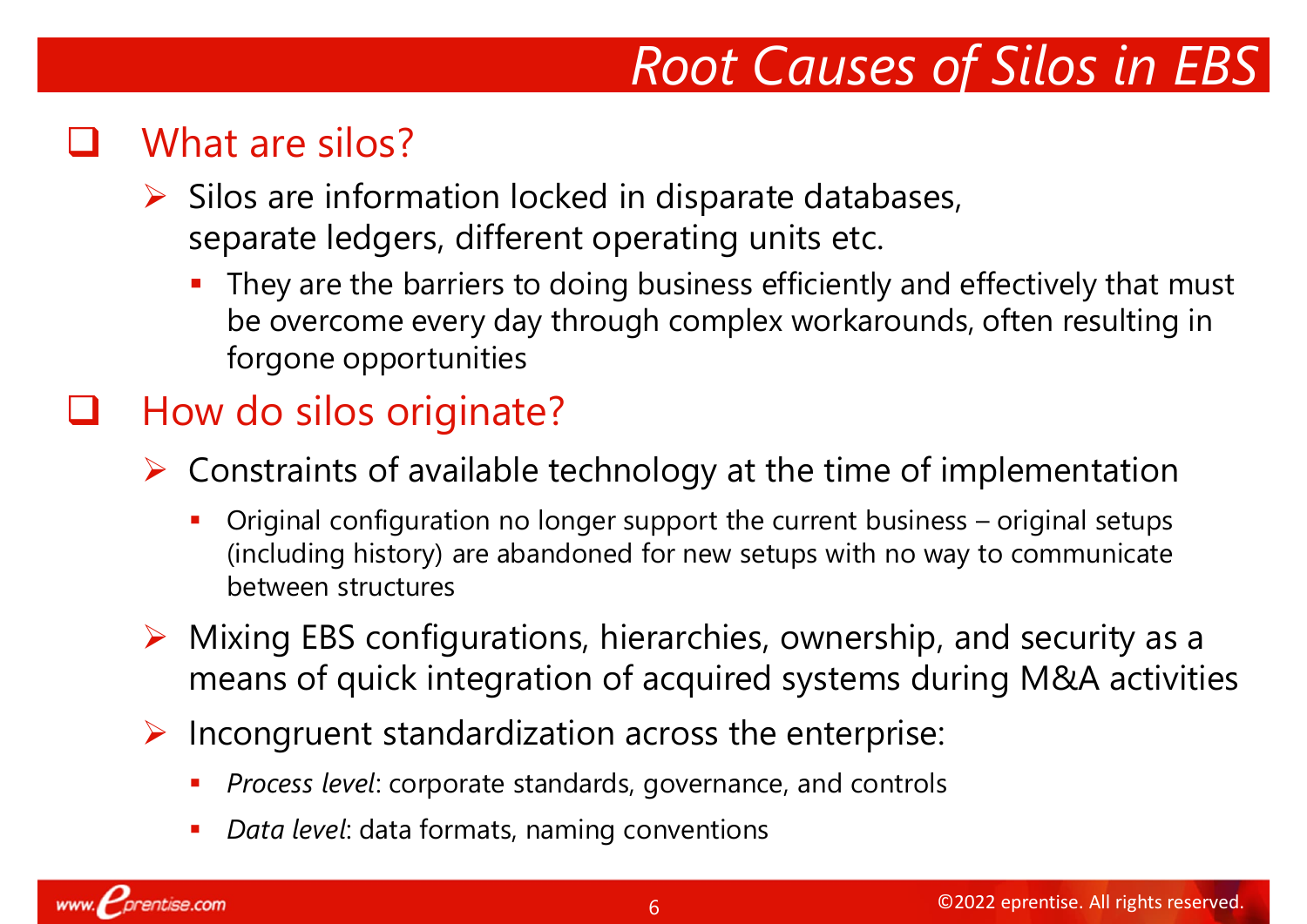## *Examples of Silos by EBS Structure*

| Silo<br>Impact                                         | <b>Statutory and</b><br><b>Regulatory (SEC)</b><br><b>Requirements</b> | <b>HR</b><br><b>Management</b><br>(i.e. Transferring<br><b>Employees)</b> | <b>Tax Reporting</b><br><b>Compliance</b> | <b>Customer</b><br><b>Relations</b> | <b>Supply Chain</b><br><b>Management</b><br>(Vendor<br><b>Relations)</b> | <b>Workflows</b> |
|--------------------------------------------------------|------------------------------------------------------------------------|---------------------------------------------------------------------------|-------------------------------------------|-------------------------------------|--------------------------------------------------------------------------|------------------|
| <b>Separate</b><br><b>Instances</b>                    |                                                                        |                                                                           |                                           |                                     |                                                                          |                  |
| <b>Separate</b><br><b>Business</b><br><b>Groups</b>    |                                                                        |                                                                           |                                           |                                     |                                                                          |                  |
| <b>Separate</b><br><b>Ledgers</b>                      |                                                                        |                                                                           |                                           |                                     |                                                                          |                  |
| <b>Separate</b><br><b>Operating</b><br><b>Units</b>    |                                                                        |                                                                           |                                           |                                     |                                                                          |                  |
| <b>Separate</b><br>Inv. Orgs.                          |                                                                        |                                                                           |                                           |                                     |                                                                          |                  |
| <b>Multiple</b><br><b>COAs and</b><br><b>Calendars</b> |                                                                        |                                                                           |                                           |                                     |                                                                          |                  |

www. Corentise.com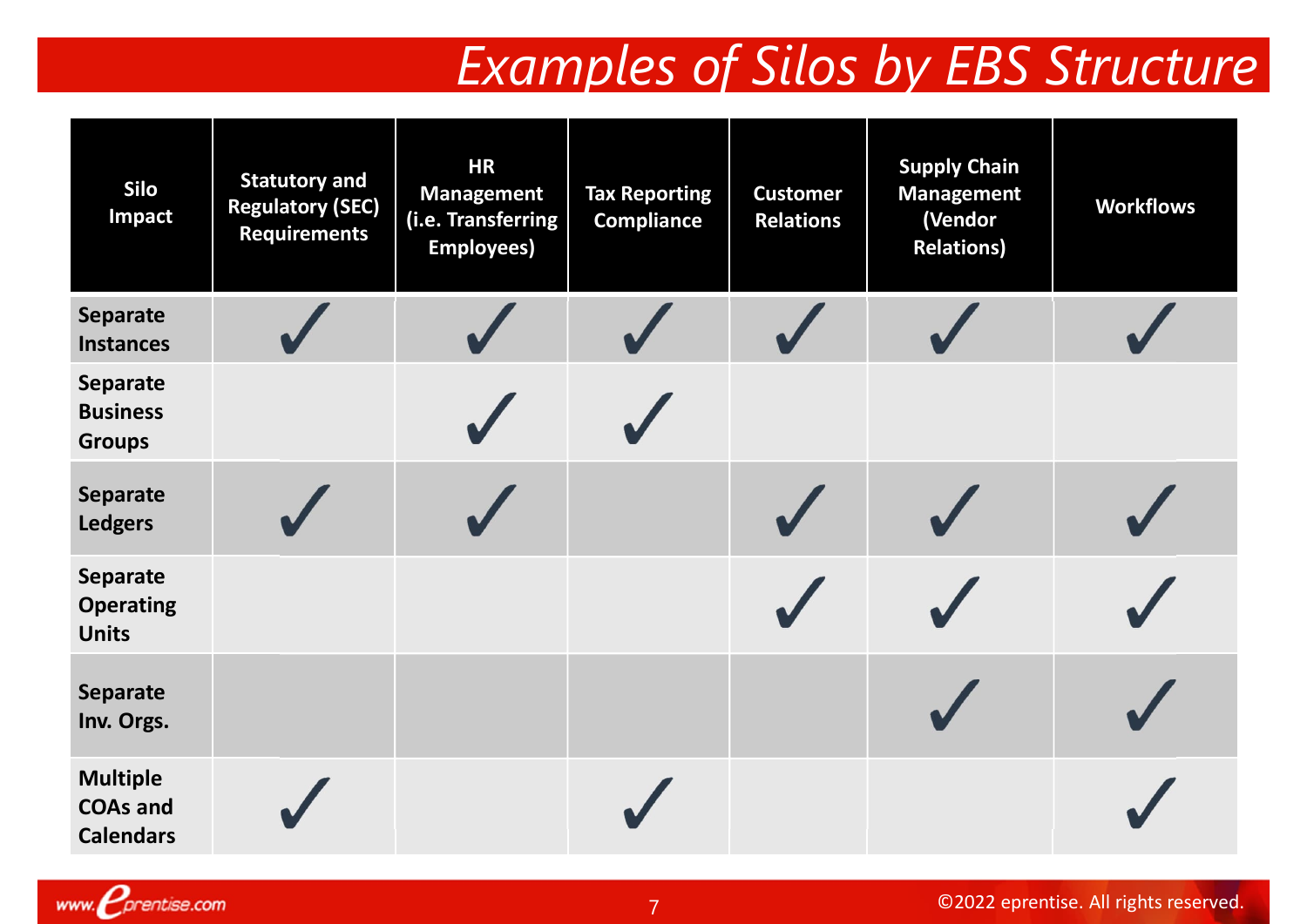## *The Problem: Wasted Money*

### $\Box$  IT has a significant impact on the bottom line

- $\triangleright$  Operating, maintaining, and synchronizing an array of E-Business Suite configuration items is time-consuming, expensive, error-prone
- $\Box$  Business value falters with disparate data systems that lack transparency
	- **Costs overrun** (due to higher-than-expected IT service delivery requirements)
		- Valuations suffer, due-diligences become lengthy and sour negotiations, operational overhead increases exponentially due to manual efforts
	- **Customers are lost** (confidence in the business is lost due to consequences arising from working with poor quality data)
	- **▶ Opportunities are missed** (falling behind competitors in the marketplace)

prentise.com

www.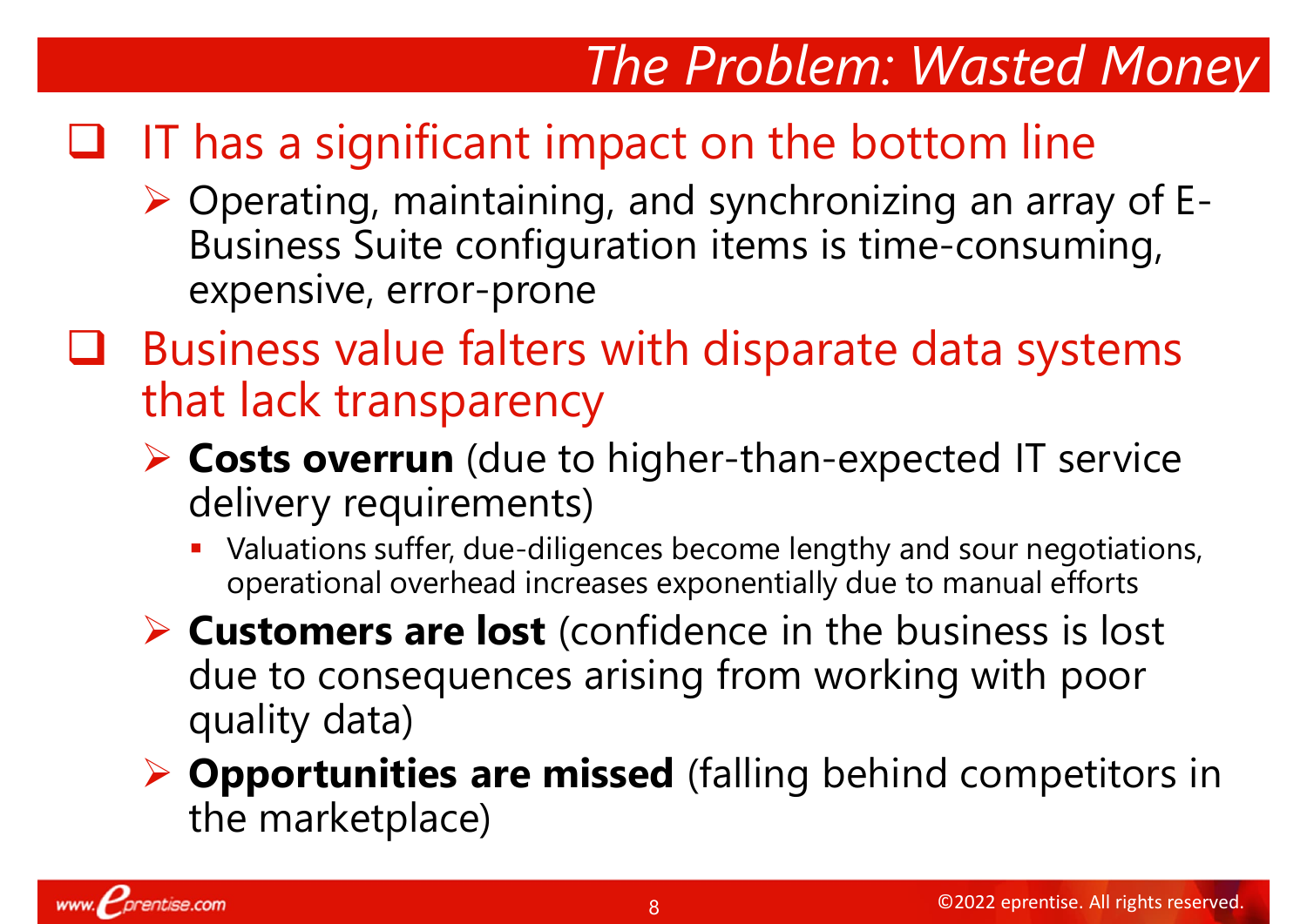## *The Problem: Wasted Effort*

- $\Box$  Configurations that support one part of the business may not support another part of the business
	- Misaligned interdepartmental communication and collaboration
		- Different departments problem-solving issues as individual entities rather than implementing a global solution leads to fragmented integration, interdepartmental complexity and further isolation
- **□** Business and IT must cooperate
	- $\triangleright$  Without collaborative efforts to mitigate these challenges brought about by increasing complexity, the business runs the risk of furthering a negative cycle driving value downwards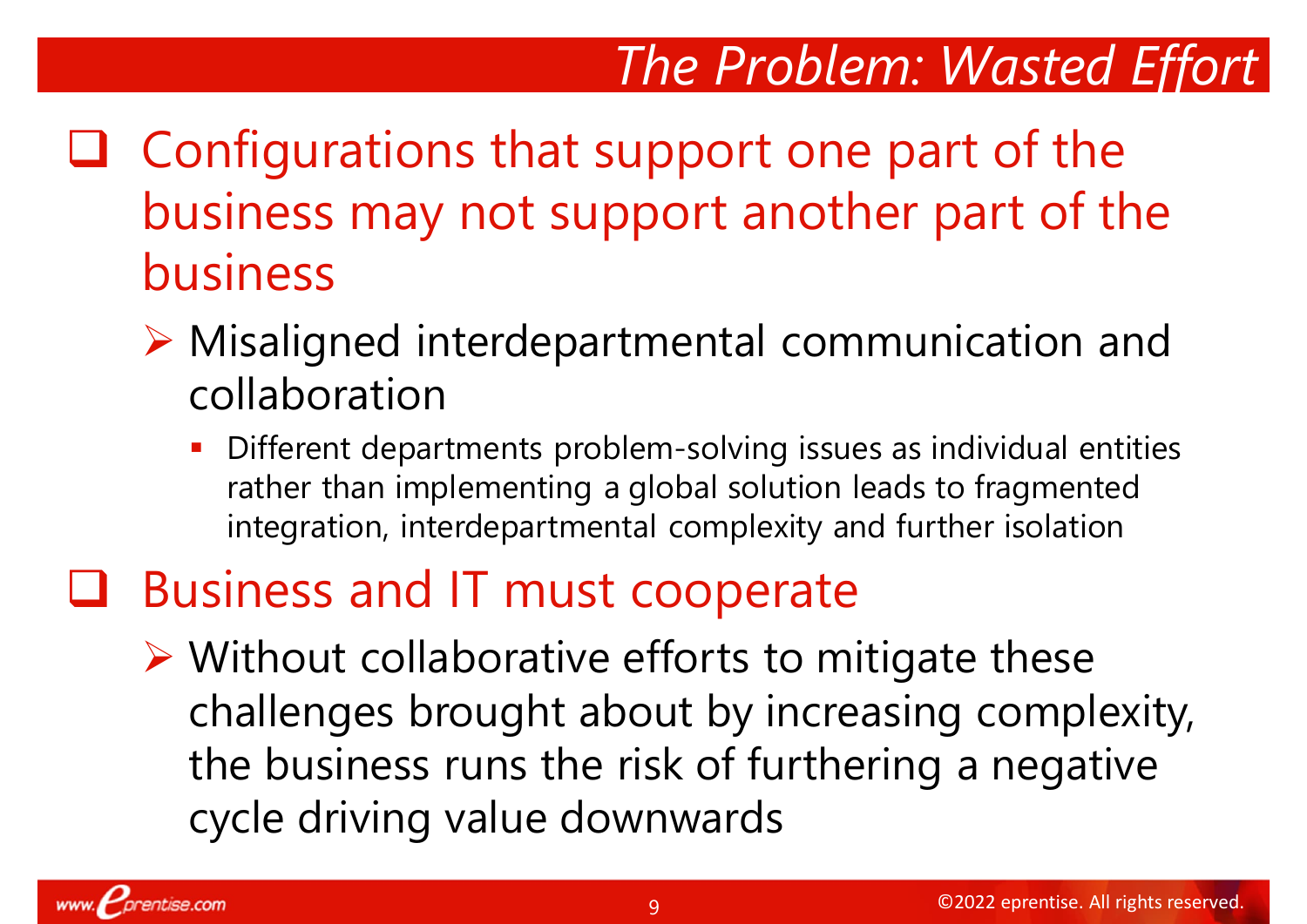### *Add Value & Reduce Costs*

#### **Prioritize Data Transparency**

- Implement a global chart of accounts
- 2. Get rid of obsolete data
- 3. Eliminate Redundant Processes
- 4. Evaluate customizations

### **Leverage Global Advantages**

- 5. Operate a shared services center model
- 6. Normalize supply chain management
- 7. Coordinate technology availability and access

### **Standardize Practices**

- 8. Set guidelines for data stewardship, governance, and control
- 9. Identify data anomalies and potentially fraudulent activity
- 10. Ensure that financial records are correct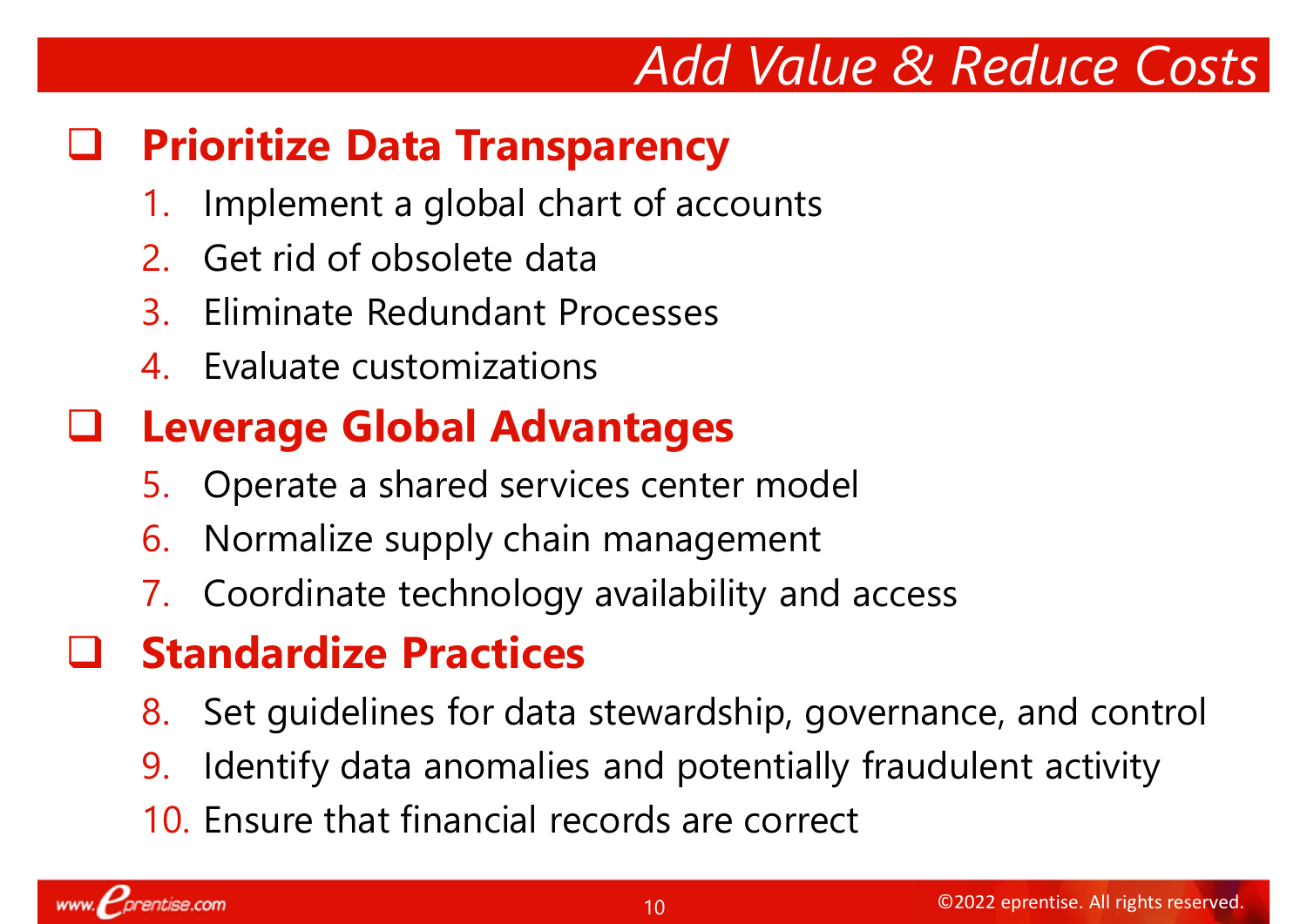## *1. A Global Chart of Accounts (COA)*

- $\Box$  Accounting policies are standardized across the entire enterprise
	- $\triangleright$  Common account definitions
	- $\triangleright$  Fosters consistency while remaining flexible to different requirements
	- Improve enterprise governance with commonly defined metrics and reporting structures
- Reduce complexity of configurations and eliminate redundancies
	- $\triangleright$  Ranging your values logically promotes streamlined reporting, security, and maintenance
	- $\triangleright$  One type of information in each segment facilitates:
		- Cross validation rules
		- Security Rules
		- Eliminations of overlapping information
- Data has full drill-down and roll-up capability, auditability, and visibility into all activity for the entire ledger set
	- $\triangleright$  Maintain compliance with statutory and regulatory requirements in performing financial reporting consolidation
	- $\triangleright$  No conversions necessary for third-party systems, data warehouse queries, ad-hoc reporting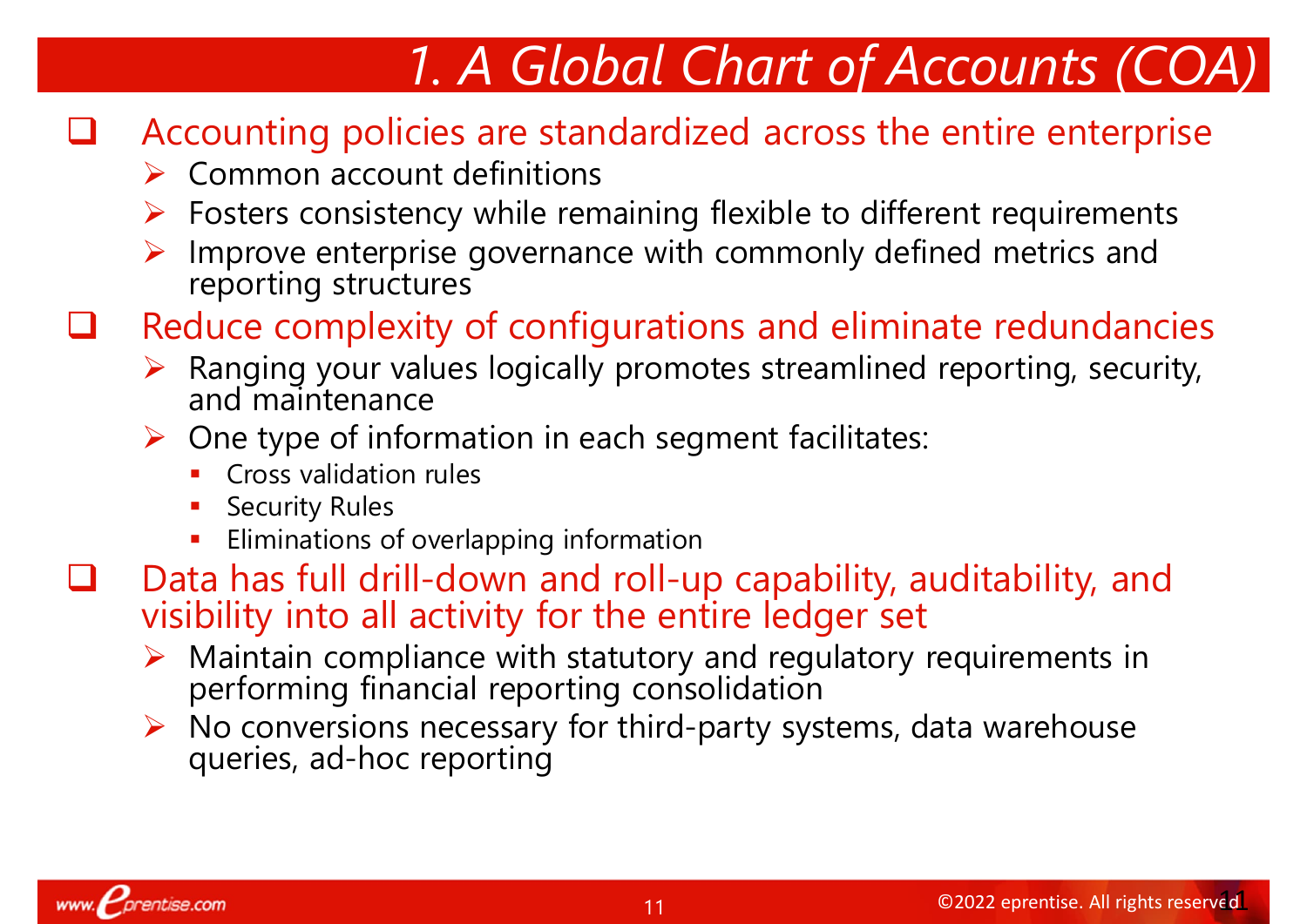## *1. Global COA Design Recommendations*

- $\Box$  Add an intercompany segment take advantage of AGIS
- Add a segment to accommodate local requirements
	- $\triangleright$  Ranges, rollups defined for each country to use
		- Local bank accounts
		- Statutory reporting
	- $\triangleright$  Location segment (optional) but helps with security, cross validation
- Implement other modules for detailed tracking at a local level (through an OU)
	- $\triangleright$  Project Accounting
	- $\triangleright$  Collections
- Implement Multiple Reporting Currencies, secondary ledgers to report in different currencies
- Don't rely on spreadsheets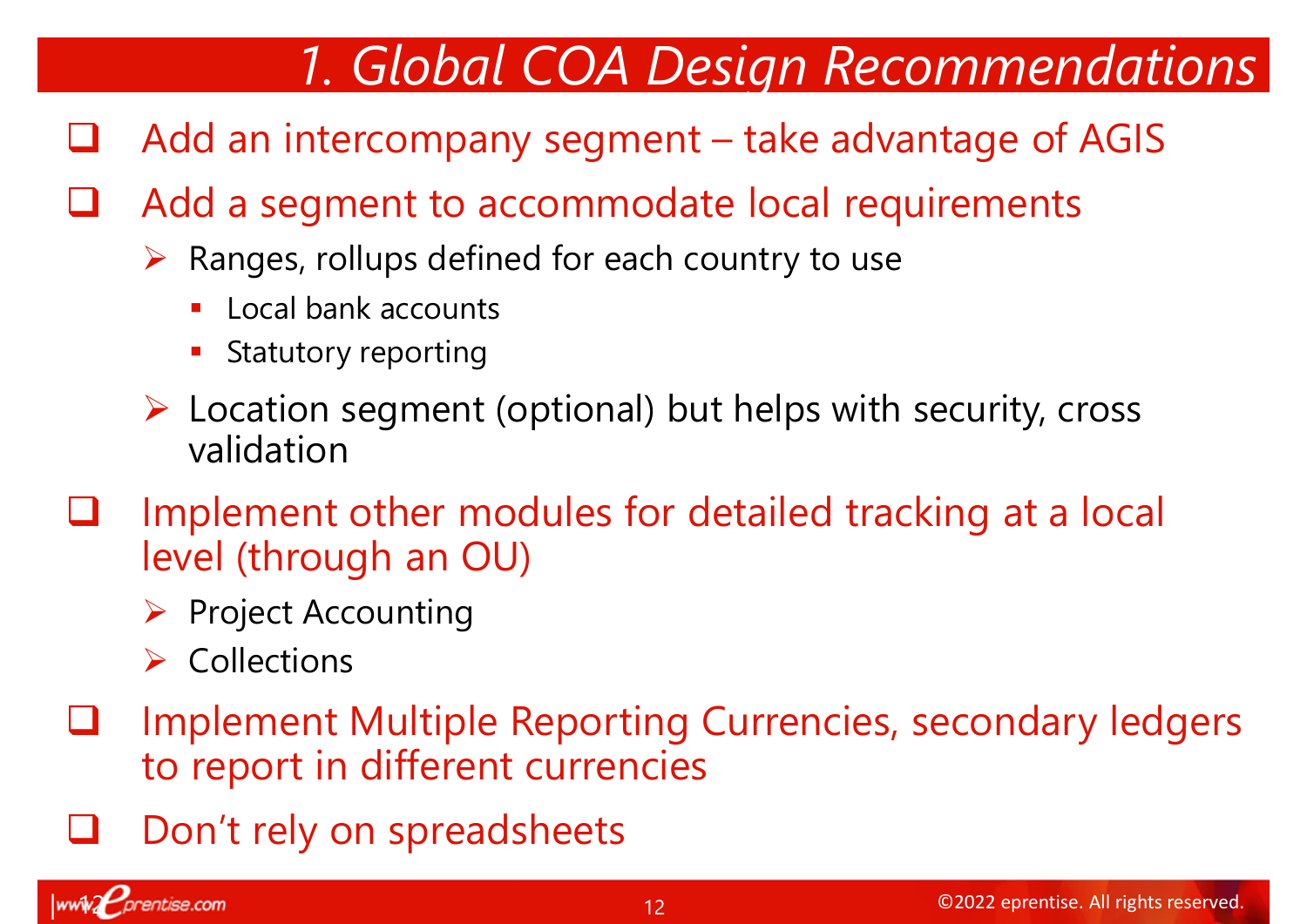## *2. Get Rid of Obsolete Data*

- $\Box$  Over time, as companies grow by acquisition and sell parts of their business, EBS accumulates data that the current business does not need
	- $\triangleright$  Historical data from an acquired system that does not belong to the current company
	- $\triangleright$  Data from divisions that have been divested
	- $\triangleright$  Modules that are no-longer in use or have been replaced by another system
	- $\triangleright$  Localizations that are not needed for the new company
- Ledgers, operating units, inventory orgs are redundant and make EBS more complex
	- Data that exists after a "start-over" when a new ledger or legal entity or operating unit was created and the old, historical data is beyond the required retention period
	- $\triangleright$  Migration is more complex when there are duplicate business processes
	- $\triangleright$  The "garbage-in", "garbage-out" means that reporting and operations in the new system will inherit the same issues that you had within your EBS environment that made your close cycle longer, reconciliation more complex, and required extensive use of spreadsheets and third-party systems
	- $\triangleright$  Data in the new system will not be complete, consistent, and correct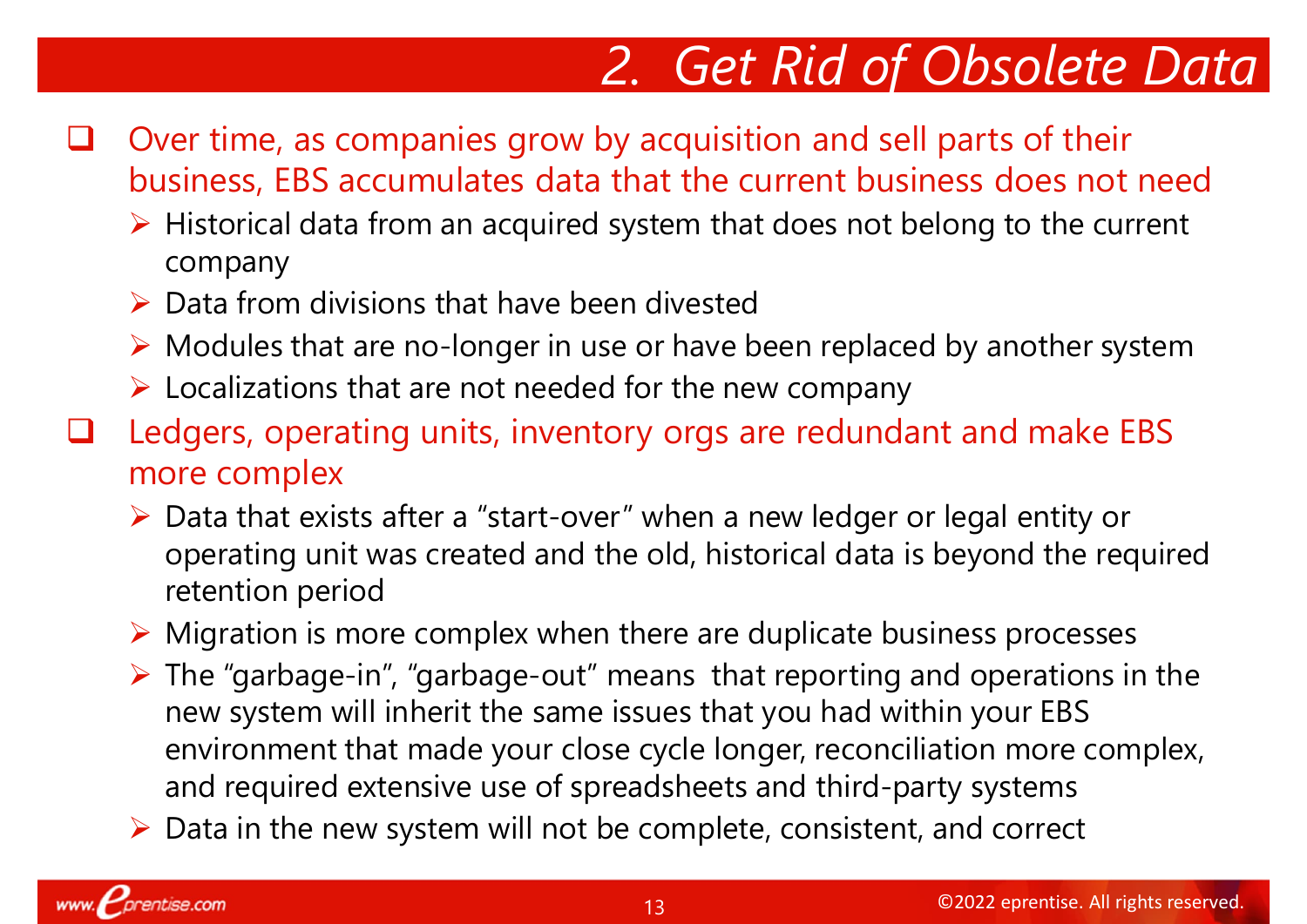## *3. Eliminate Redundant Processes*

### **□** Standardizing processes enable a global team to:

 $\triangleright$  Reduce duplication of administrative efforts

#### $\triangleright$  Simplify reporting processes

- Consistent financial reporting
- Faster close
- Increased regulatory compliance
- $\triangleright$  Streamline supply chain
	- **Leverage supplier relationships**
	- Identify inventory valuation problems
- Focus R&D efforts
- $\triangleright$  Respond quickly to business changes such as acquisitions or divestitures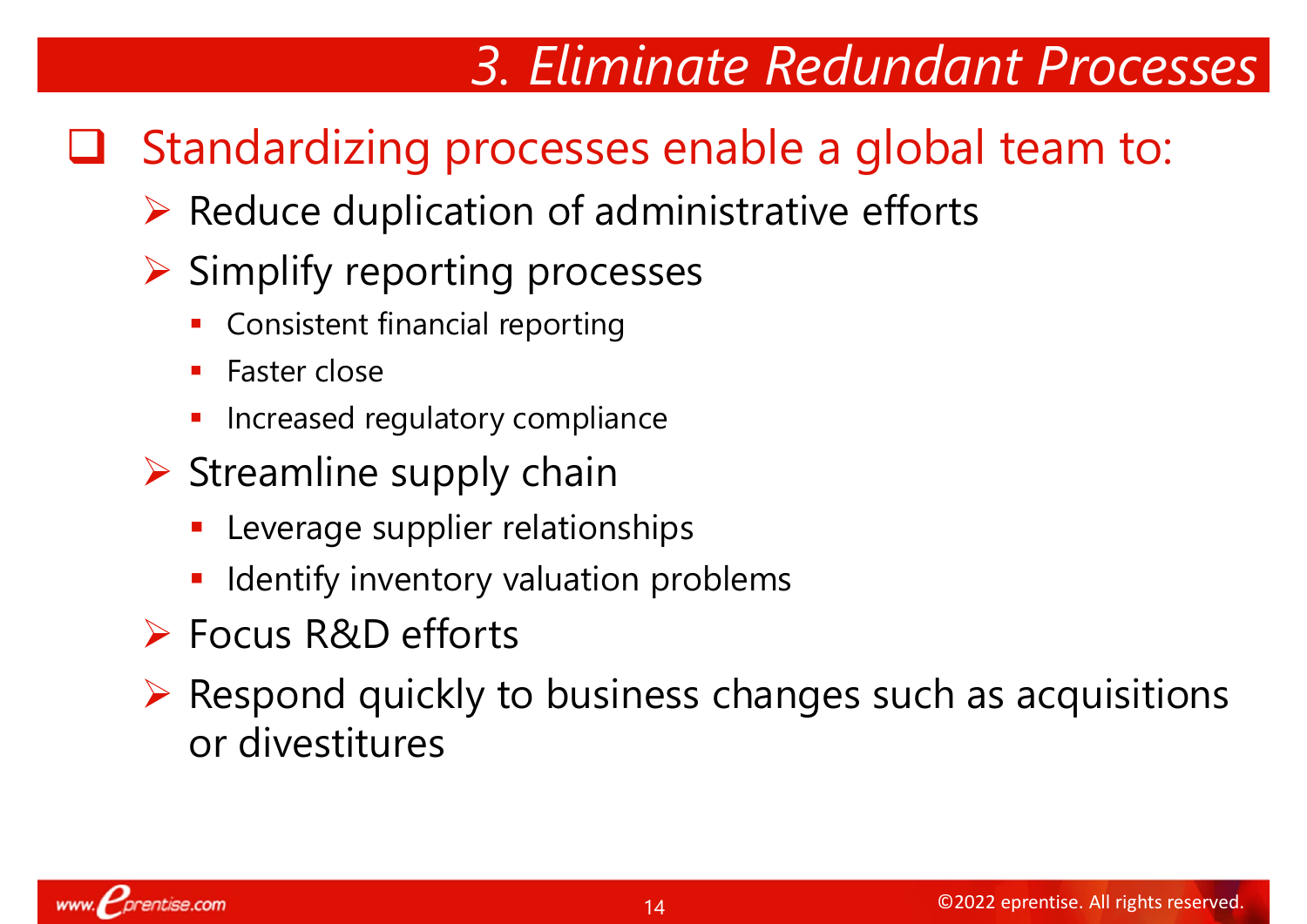## *4. Evaluate Customizations*

- $\Box$  Customizations are often the result of a need to quickly adapt the data to a specific business need
- $\Box$  They can be problematic for the following reasons:
	- $\triangleright$  Transparency is limited, thus workarounds must be put in place to manage reporting
	- $\triangleright$  They were implemented to solve a current business problem, but often hinder long term data agility
- $\Box$  Identifying and eliminating customizations that the business has outgrown is an excellent way to:
	- $\triangleright$  Standardize processes
	- $\triangleright$  Generate savings
	- $\triangleright$  Position the business for future growth
- $\Box$  Evaluate the customizations to determine whether the customizations can be replaced by out-of-the-box functionality of the application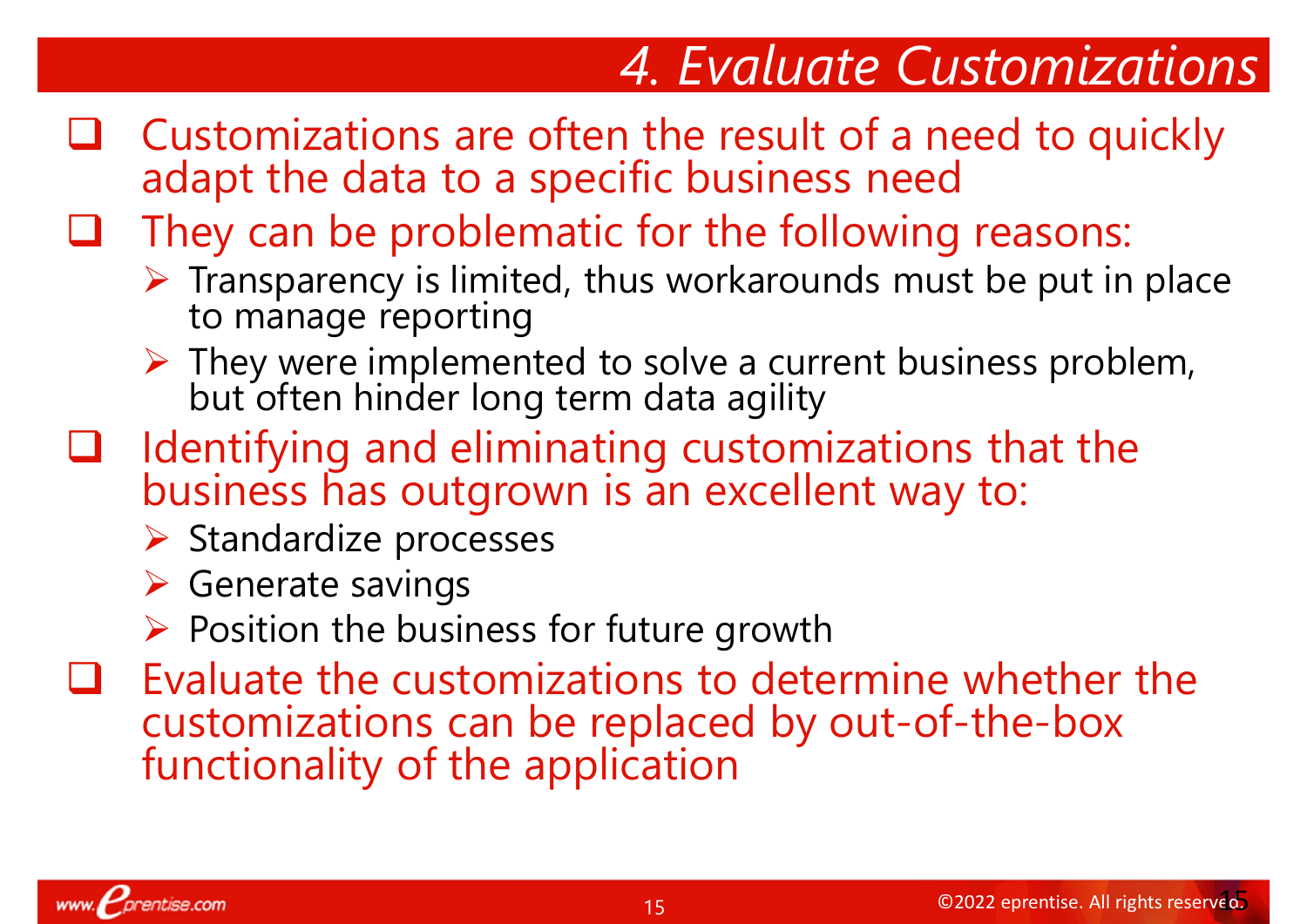### *5. Shared Service Centers (SSC) as a Solution*

#### $\Box$  Reduce costs and improve efficiency

- 20% to 40% annualized cost reductions with a payback generally in >2 years
- Use low-cost locations, consolidate repetitive data-centric processes, leverage economies of scale, and reduce headcount
- $\triangleright$  Eliminate redundant efforts that were common when many corporate procedures, such as month-end close and expense reimbursement, were regionalized
- $\triangleright$  Reduce operating/maintenance costs to improve bottom line
- $\triangleright$  Enable revenue optimization when/wherever possible to improve top line
- Simplify audit requirements, align finance operations with corporate strategy and create a single source of truth to improve business processes and intelligence

### Create additional capacity for growth

- Reduce operational complexity and implement processes from a centralized authority
- $\triangleright$  Improve cash flow with better visibility and cross-selling opportunities
- Generate financial reports directly from the system of record
- $\triangleright$  Capitalize on enterprise-wide synergies to leverage purchasing and better understand customer demand
- $\triangleright$  Obtain access to new markets and scale opportunities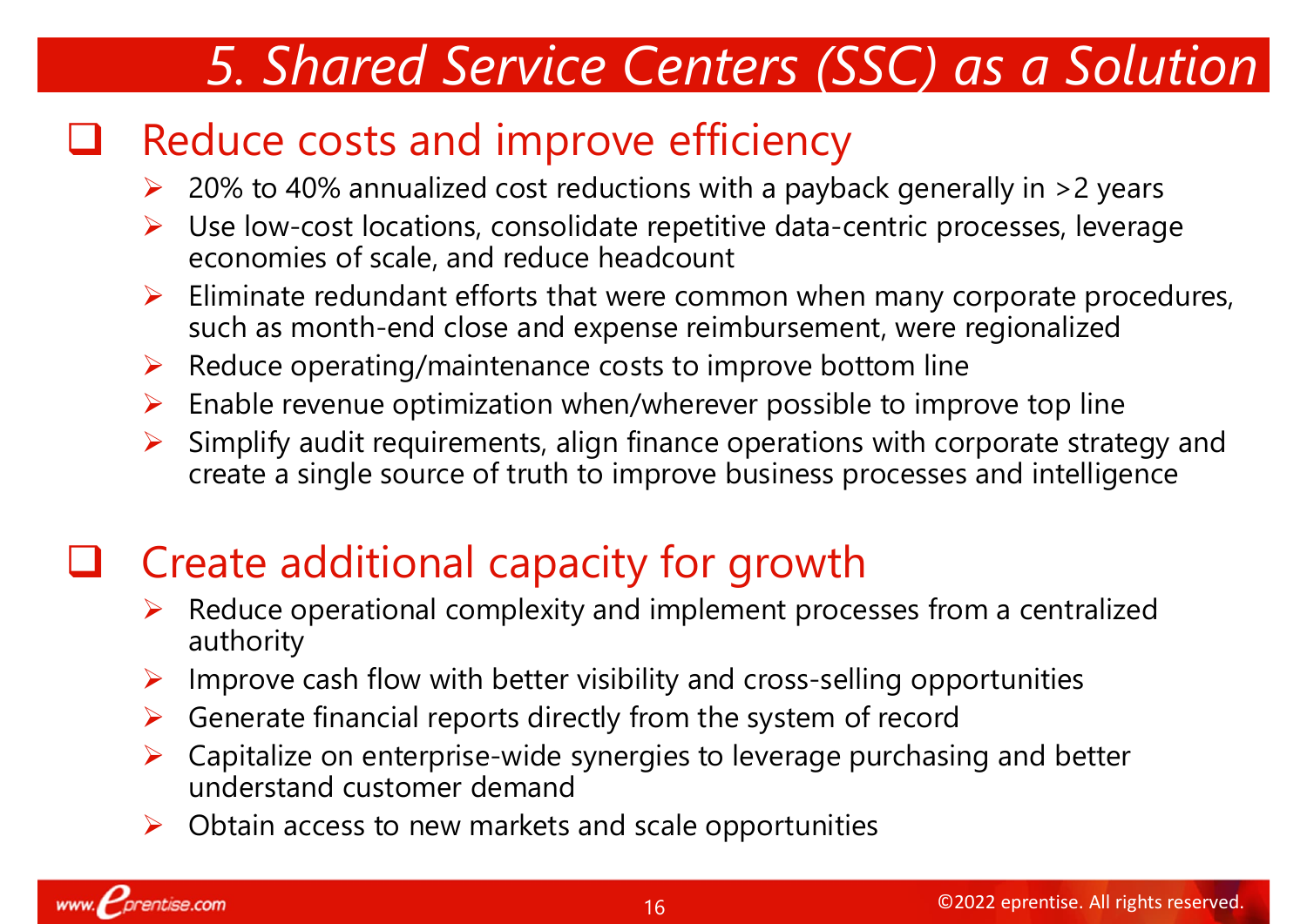## *5. Getting Started with a Shared Services Center*

- Identify the information that exists.
- Determine what information needs to be shared.
- Determine what information needs to be maintained separately.
- Identify common business processes.
- $\Box$  Must be championed from the top.

**All of the data must be consolidated into a single instance.**

**There must be a single Chart of Accounts that meets all of the legal and reporting requirements of the business.**

**All of the data and business processes must be complete, consistent, correct, and accessible to those who need it.**

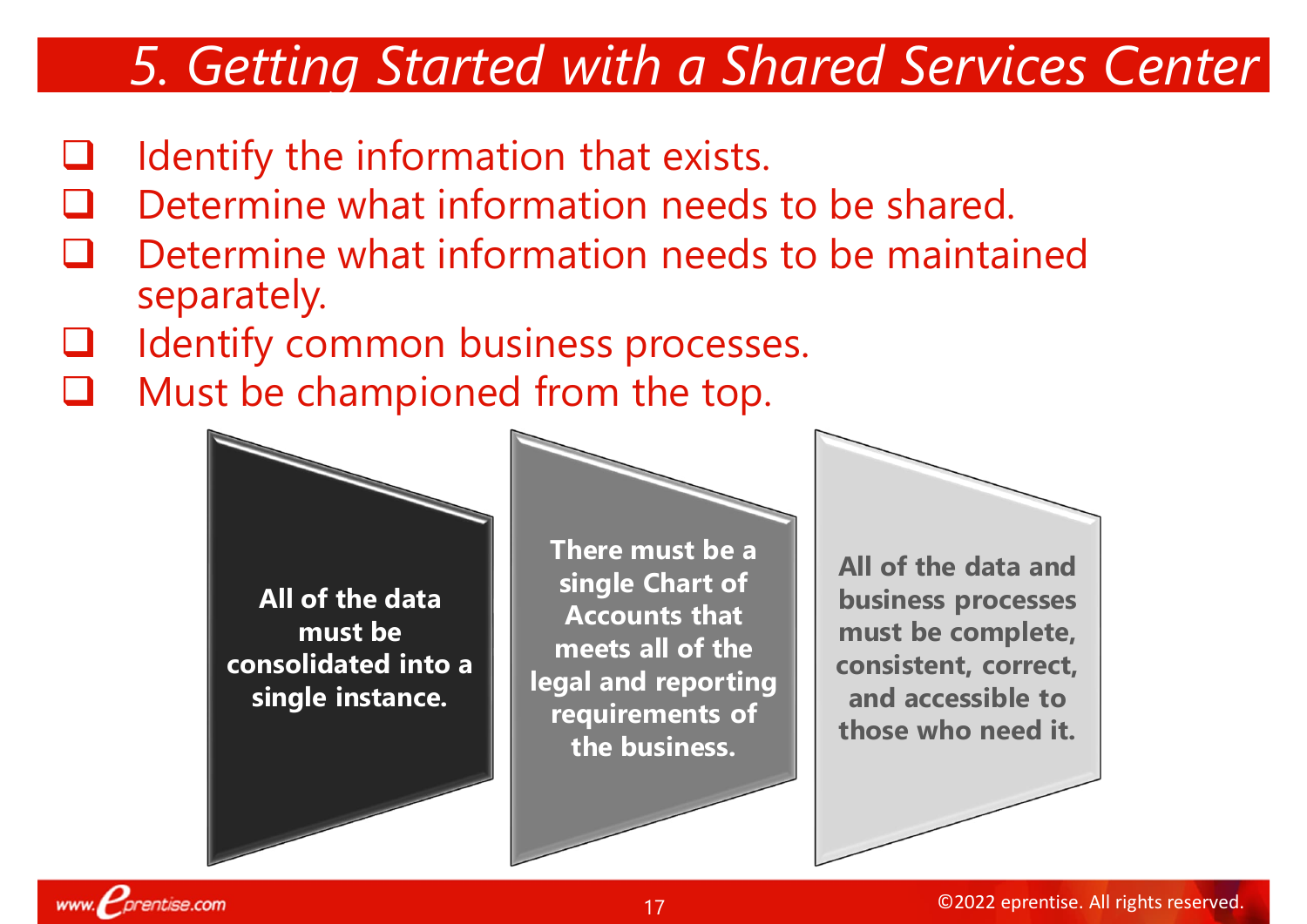## *5. Critical Success Factors of a SSC*

#### Data and Process Standardization

- $\triangleright$  Calendars, Charts of Accounts
- $\triangleright$  Standardize key flexfields
- Similar processes (matching, cutting checks, payroll processing, closing process, depreciation, costing, etc.)
- $\triangleright$  Single instance
- $\triangleright$  Automated end-to-end processes

#### Governance

- Different parts of the organization may not be accustomed to sharing their data
- $\triangleright$  Data accessibility
- Understanding local and statutory requirements of each location
- $\Box$  Supporting infrastructure
	- Volumes
	- $\triangleright$  Time zones
	- $\triangleright$  Maintenance windows
	- Escalation management
- **Training**
- Communication
- Setting up organization structures for visibility and transparency (ledgers, legal entities, operating units, business groups, inventories)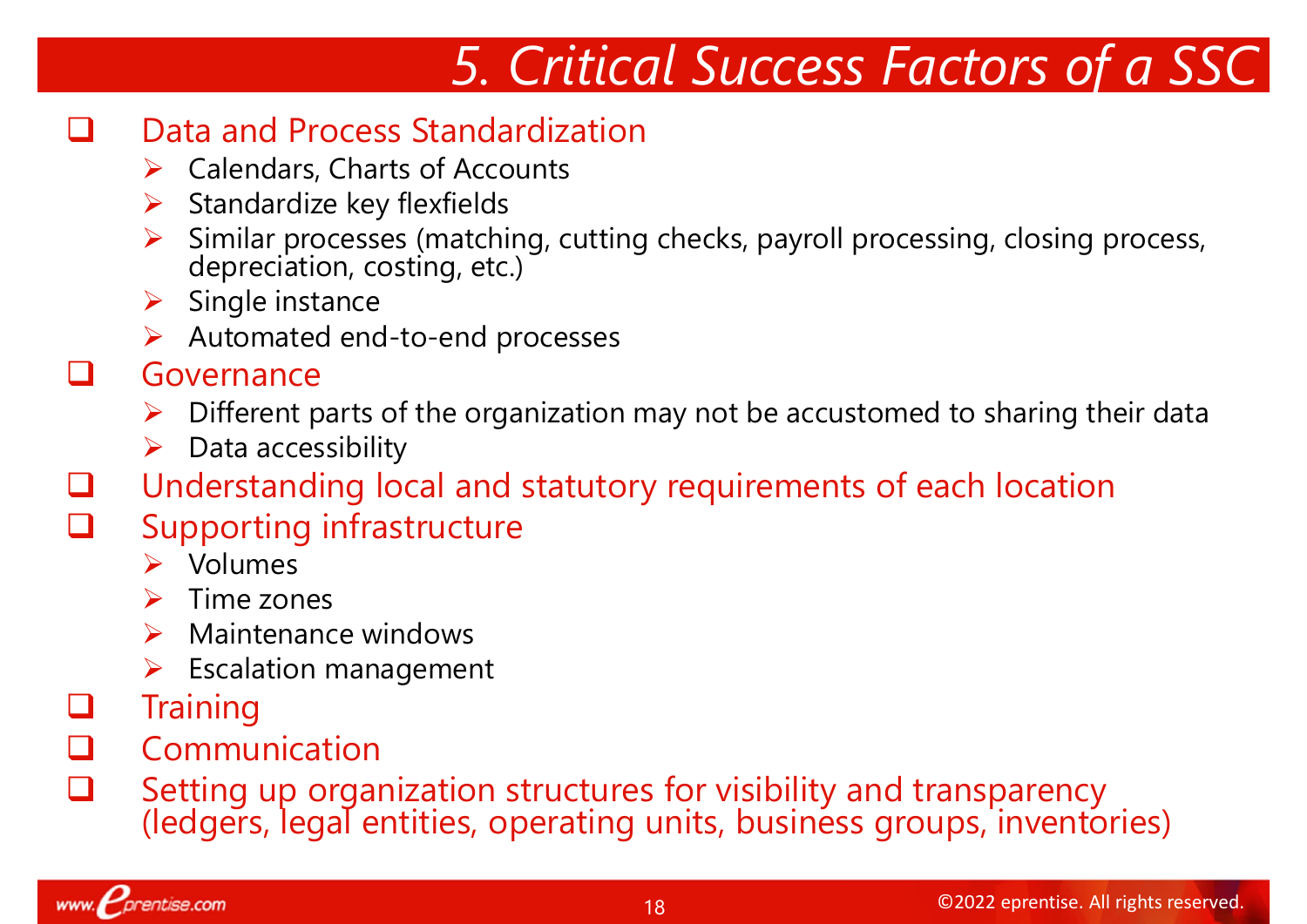## *6. Normalize Supply Chain Management*

- **Q** Minimize number of suppliers
- **Q** Maintain a single item master
	- $\triangleright$  Periodically review the item master to be sure it is updated and correct
	- $\triangleright$  Use the same items in and among various operating units, as appropriate
- $\Box$  Periodically perform analysis of purchases specific to identify unintended purchase price variances
- $\Box$  Leverage discounts and purchasing power across the organization
- $\Box$  Reassessing pricing and costing models should be done regularly, and globally
- $\Box$  Have a single inventory organization configured as the item master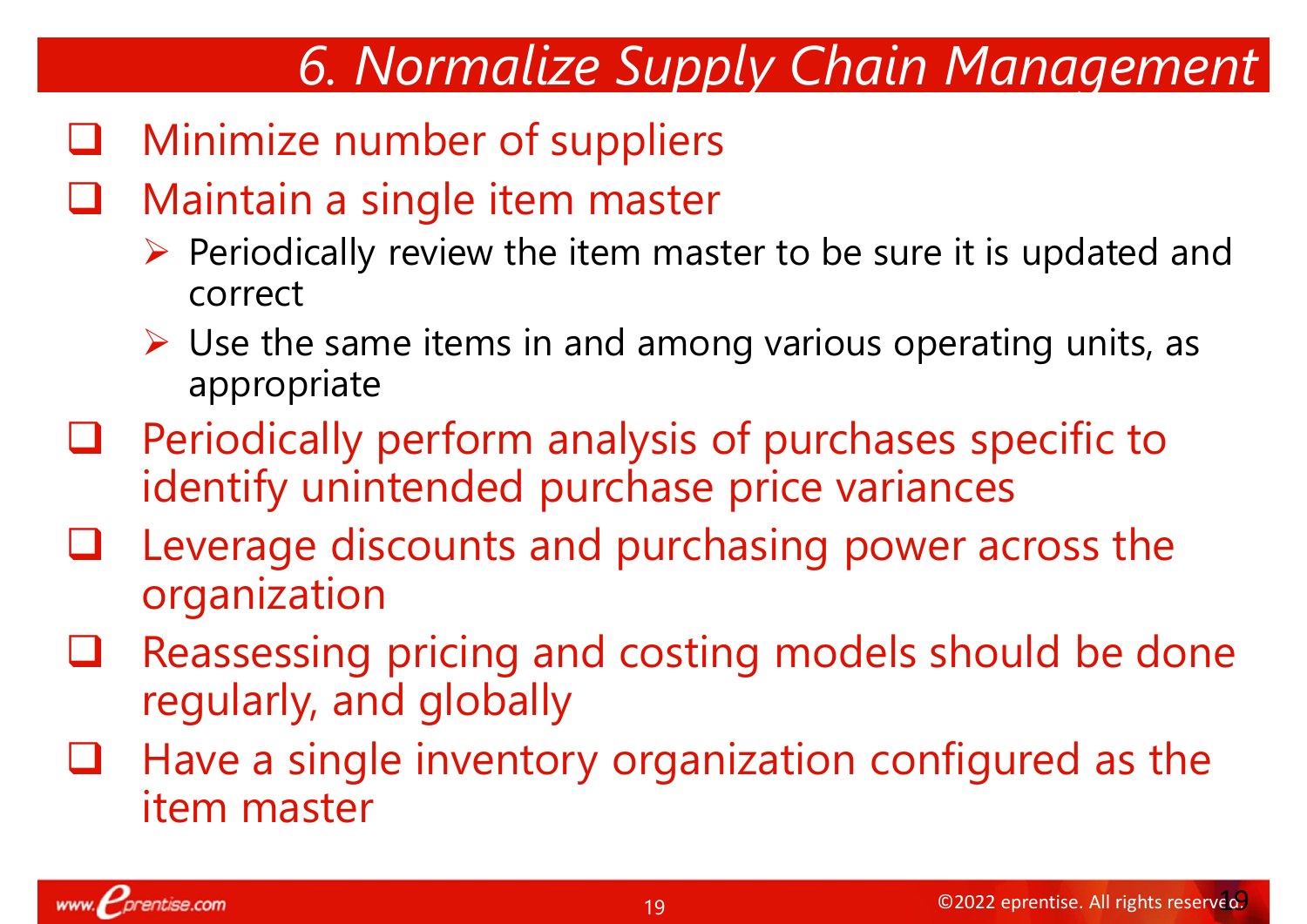## *6. Purchase Price Variances*

### **Q** Types of unintentional purchase price variances

- $\triangleright$  Same item, same supplier, different price(s)
- $\triangleright$  Same item, different suppliers, different price(s)
- $\triangleright$  Same item, same supplier, same price(s)
- Analyze vendor pricing by item
- Analyze pricing by item for the same item, different suppliers
- Uncover cost-savings or recovery opportunities with periodic analysis of price fluctuations among suppliers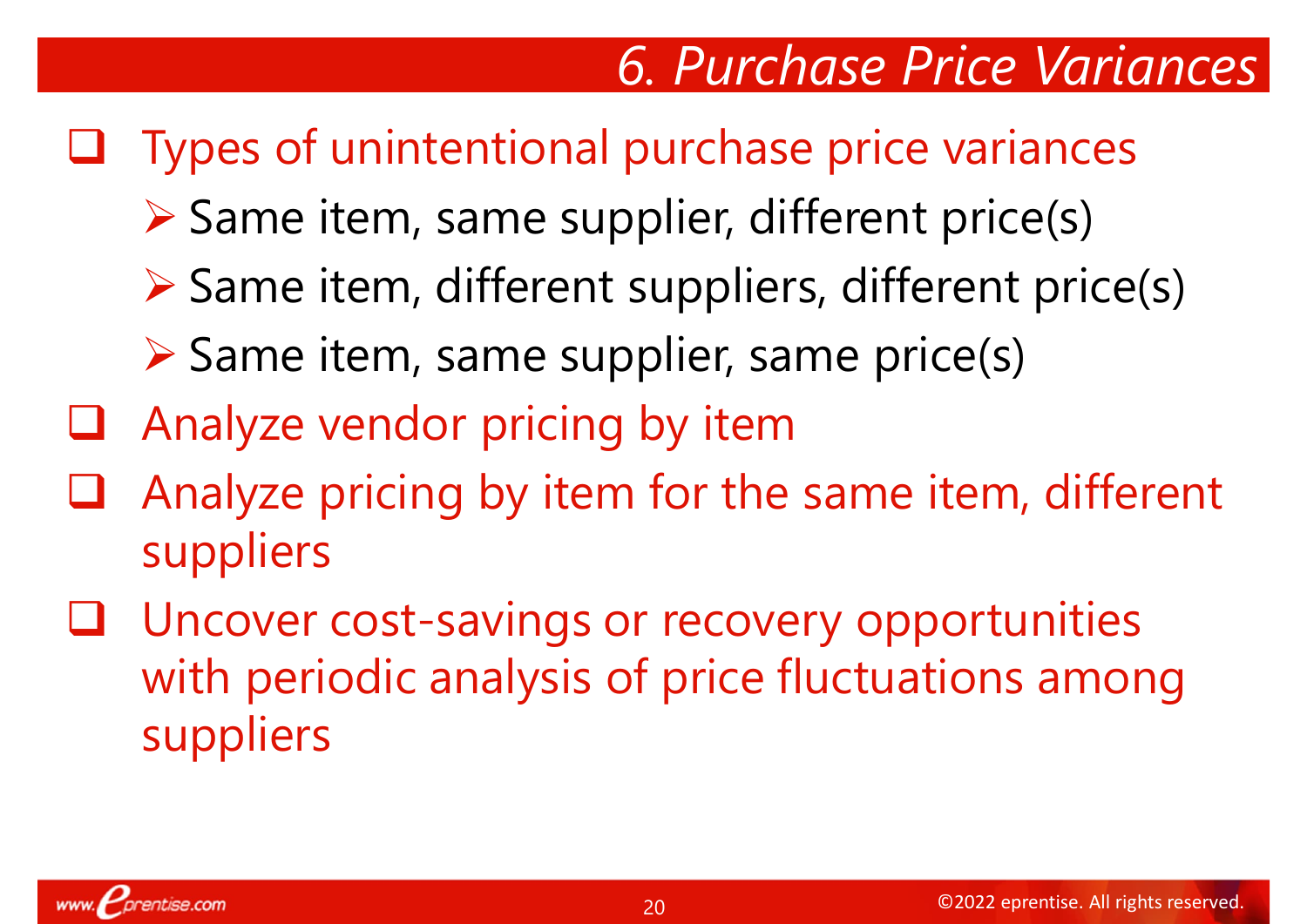### *7. Coordinate Technology Availability and Access*

### **Availability**

- $\triangleright$  Prearranged level of operational performance during a period of time
- $\triangleright$  To a user, it means the ability of the user community to access the system
- $\triangleright$  Scheduled vs. Unscheduled downtime

### Access/security

prentise.com

www.f

- **► Governance and processes**
- $\triangleright$  What is an "allowable" system change, and who can implement

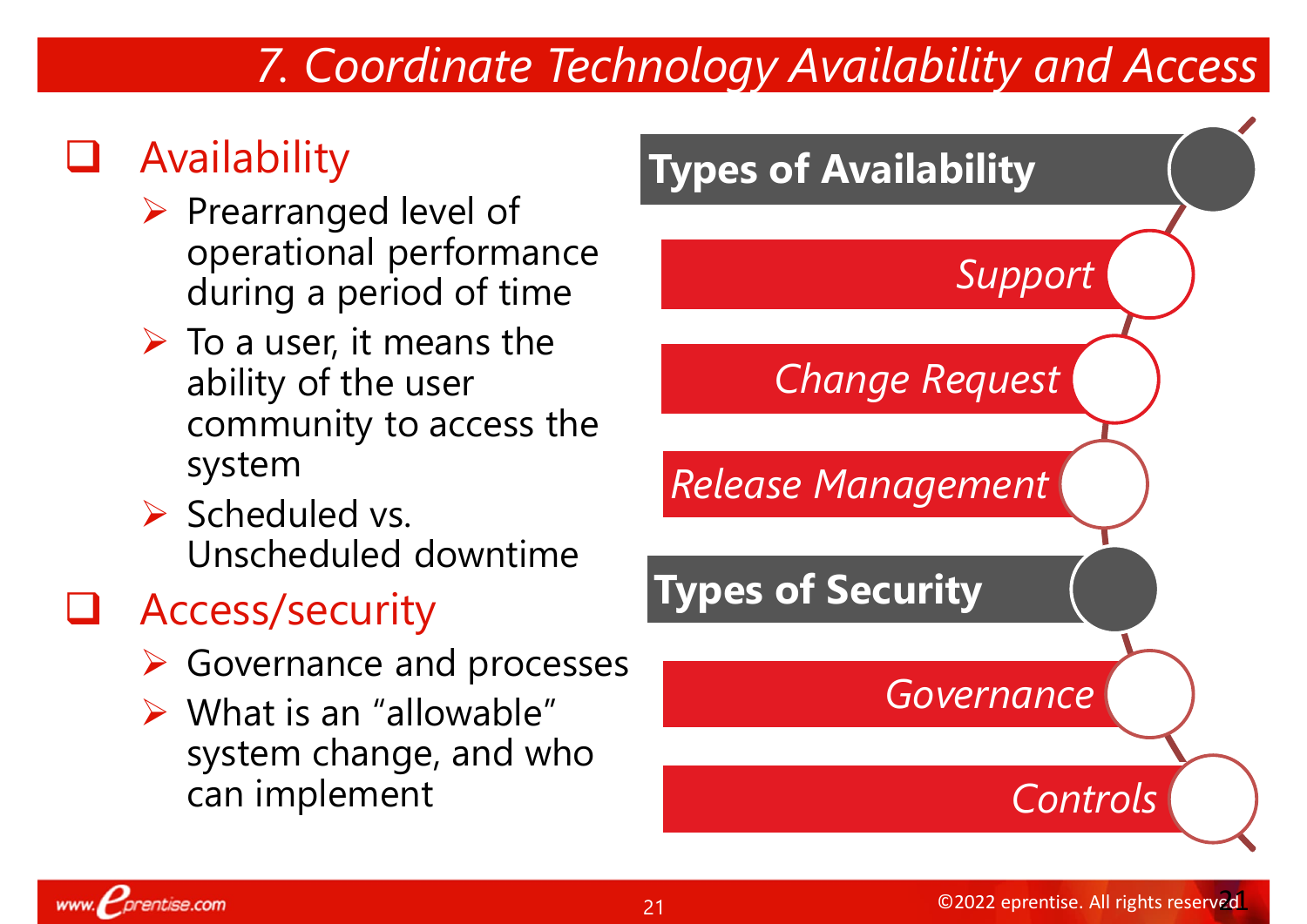## *8. Data Stewardship, Governance, and Control*

### $\Box$  Data Stewardship is akin to accountability

- $\triangleright$  Maintain accuracy of data
- $\triangleright$  Validates that data in a source is consistent with a target
- $\triangleright$  Responsible for the creation, updates, deletion, and reconciliation of data
- $\Box$  Three steps to formalize data stewardship roles
	- $\triangleright$  Create a system of record of the names of the people and the data that they steward
	- $\triangleright$  Write the steward responsibilities into their job descriptions
	- $\triangleright$  Evaluate the people on their executed ability to be responsible for the data
- Data is what makes your company unique and gives it it's competitive advantage
	- $\triangleright$  Data is the new currency in valuation of the company
	- $\triangleright$  Common definitions, standards, formats, and domains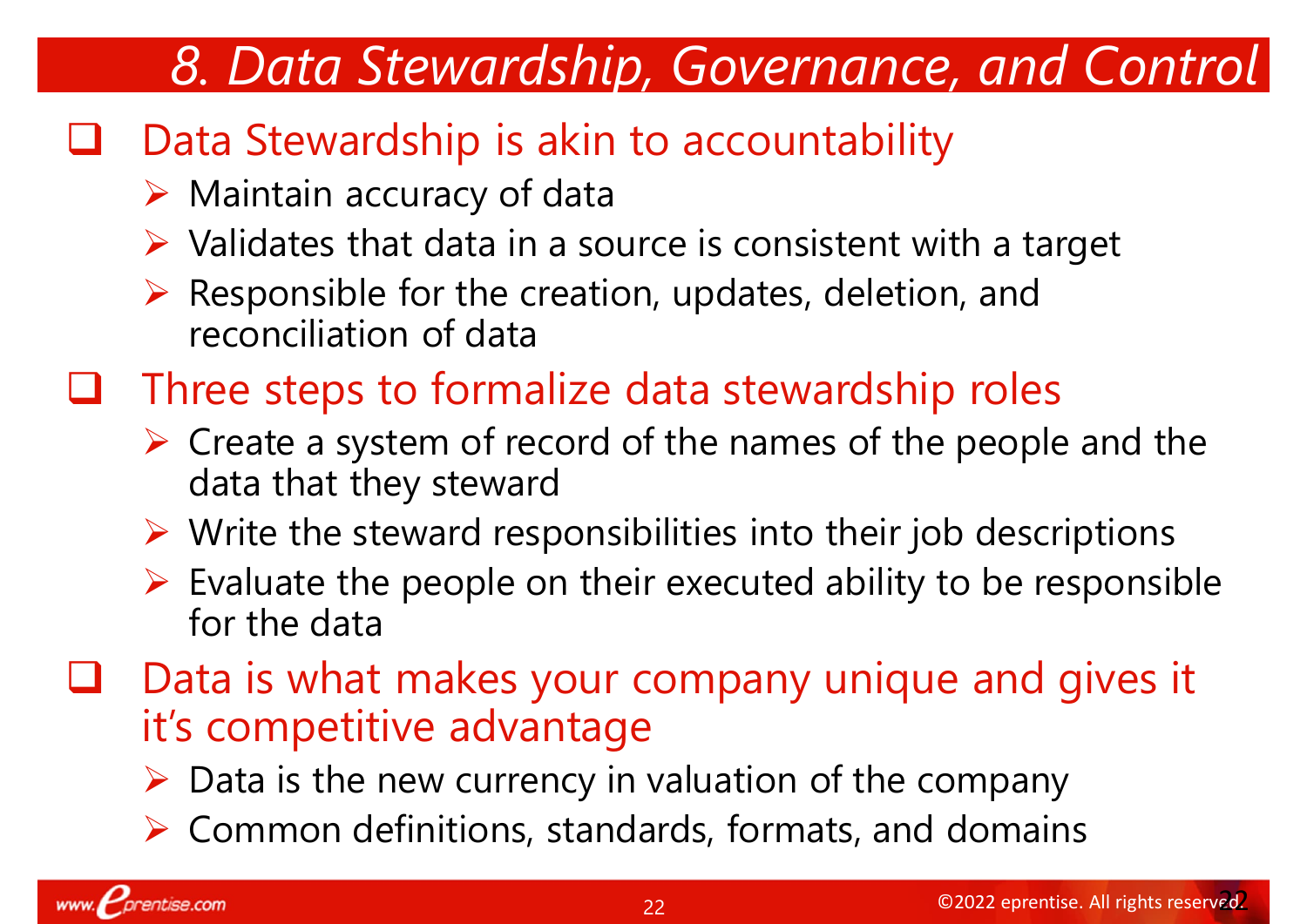### *8. Data Stewardship, Governance, and Control*

#### **Q** Governance

- $\triangleright$  Effective management of shared enterprise assets is necessary for an effective global strategy
- $\triangleright$  Collaboration
- $\triangleright$  Implementation of effective controls
- $\Box$  Idea of the "benevolent dictatorship"
	- $\triangleright$  There can be no wavering about where the finish line is placed (a single global instance)
	- $\triangleright$  Anything less than success or short of completion is not acceptable (no special exceptions)
	- $\triangleright$  Obstructionism is not tolerated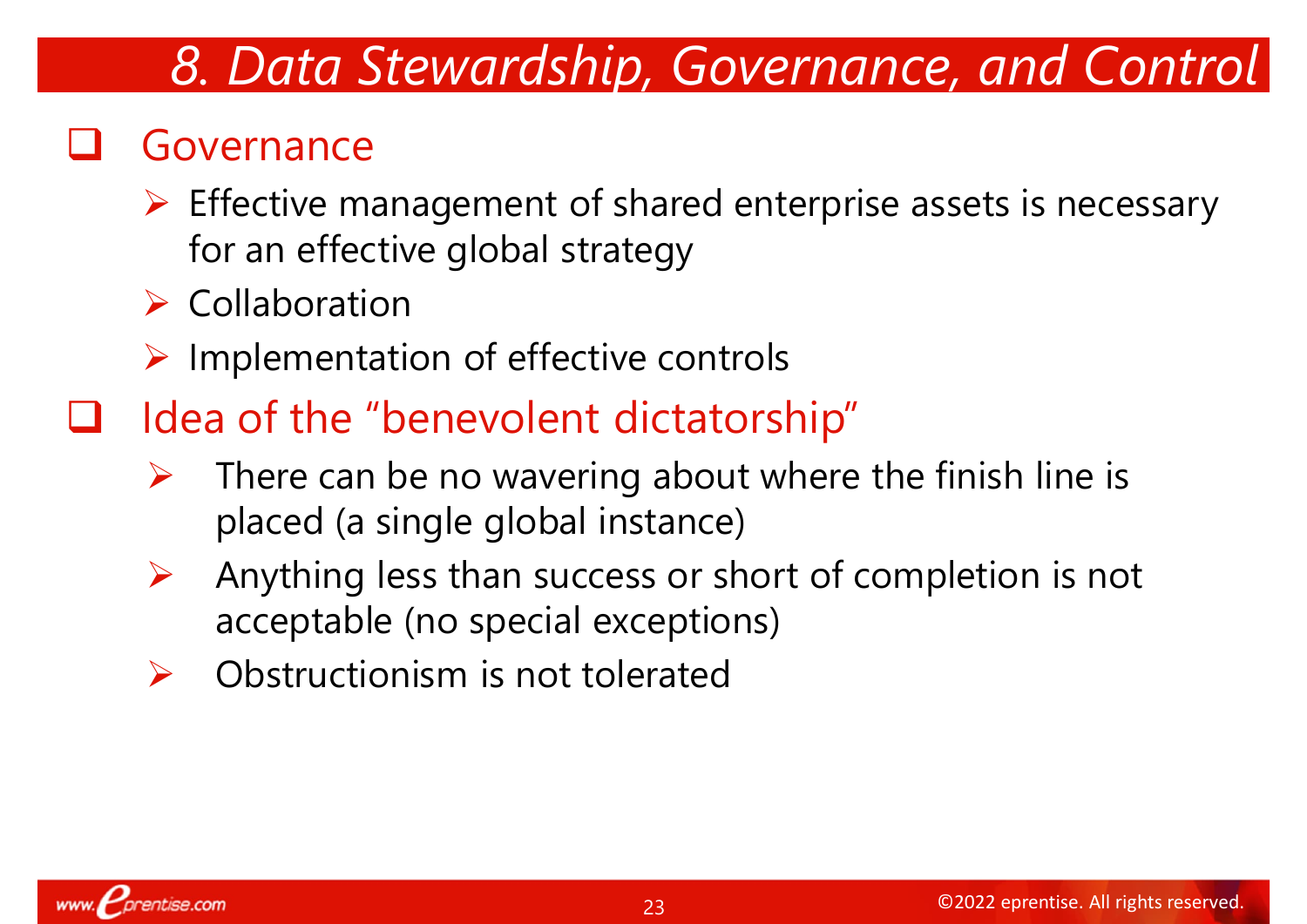### *9. Data Anomalies and Potentially Fraudulent Activity*

### **□** Internal control approaches

#### **Prevent**

- **Access control** 
	- Vendor master file
	- Invoice and payment processing
- Three-way matching
- **Multiple approvals required based on thresholds**
- Duplicate payment controls
- **Segregation of duties**
- **►** Detect
	- Reconciliation with third party documentation (bank statements)
	- Analytics
		- Duplicate payments
		- Unauthorized changes (vendor, customer, and other master data)
		- Ghost vendors/employees
		- Other analytics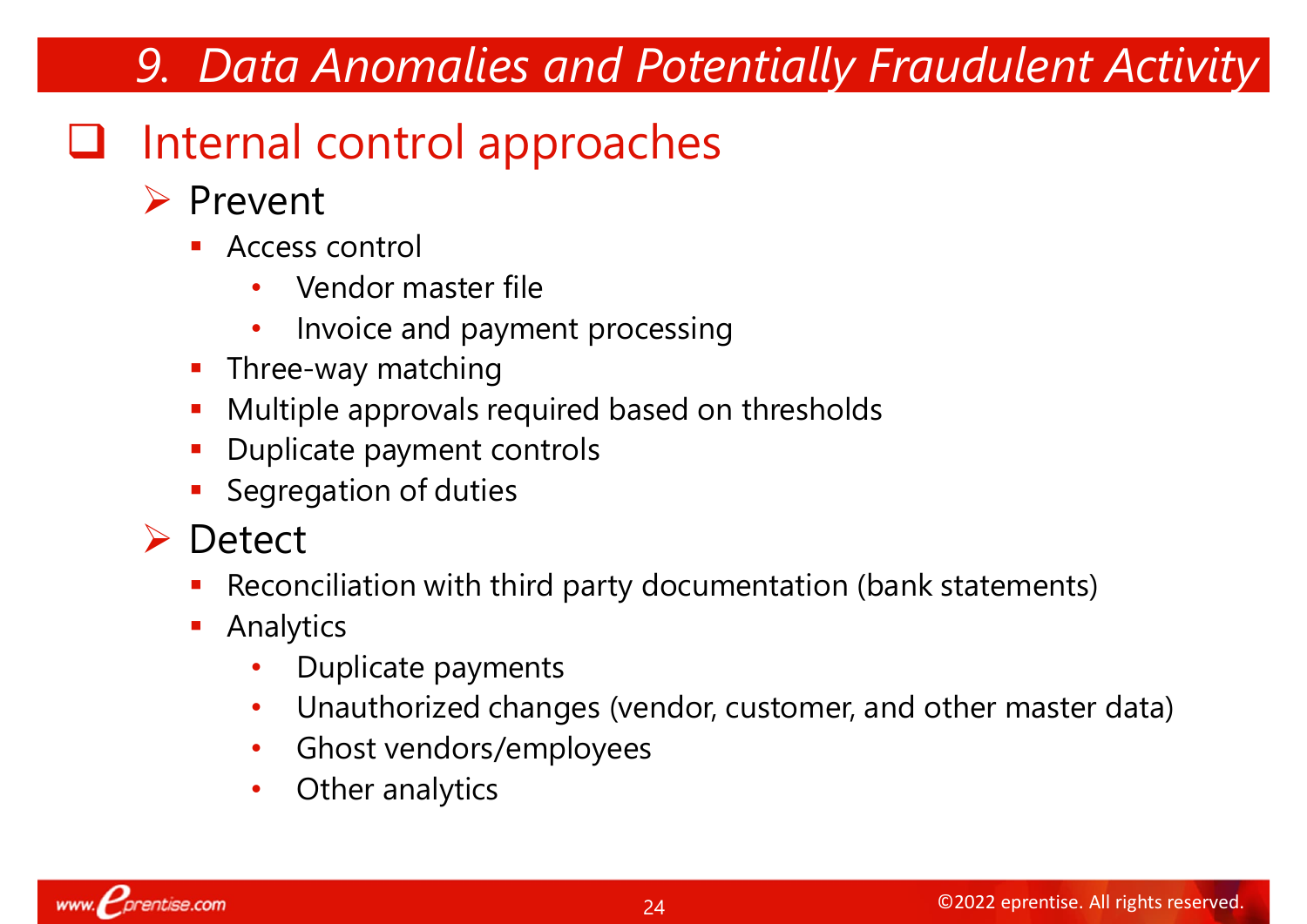### *10. Ensure That Financial Records are Correct*

- $\Box$  Make sure that the financial records are a fair and accurate representation of the transactions they claim to represent
	- $\triangleright$  Produce assurance around the numbers to support the assertion that there are no material misstatements in regard to completeness, correctness, and consistency
- By utilizing standard procedures with a controlled review and approvals workflow companies can get a complete and accurate view of their financial data
- Automate the substantive procedures to assert existence, validity, completeness, occurrence, accuracy, etc.
	- $\triangleright$  Reconciling subledger to general ledger
	- $\triangleright$  Reconciling and verifying physical inventory count
	- Searching for unrecorded liabilities
	- $\triangleright$  Confirming calculations on inventory valuation reports
	- $\triangleright$  Matching customer orders to invoices billed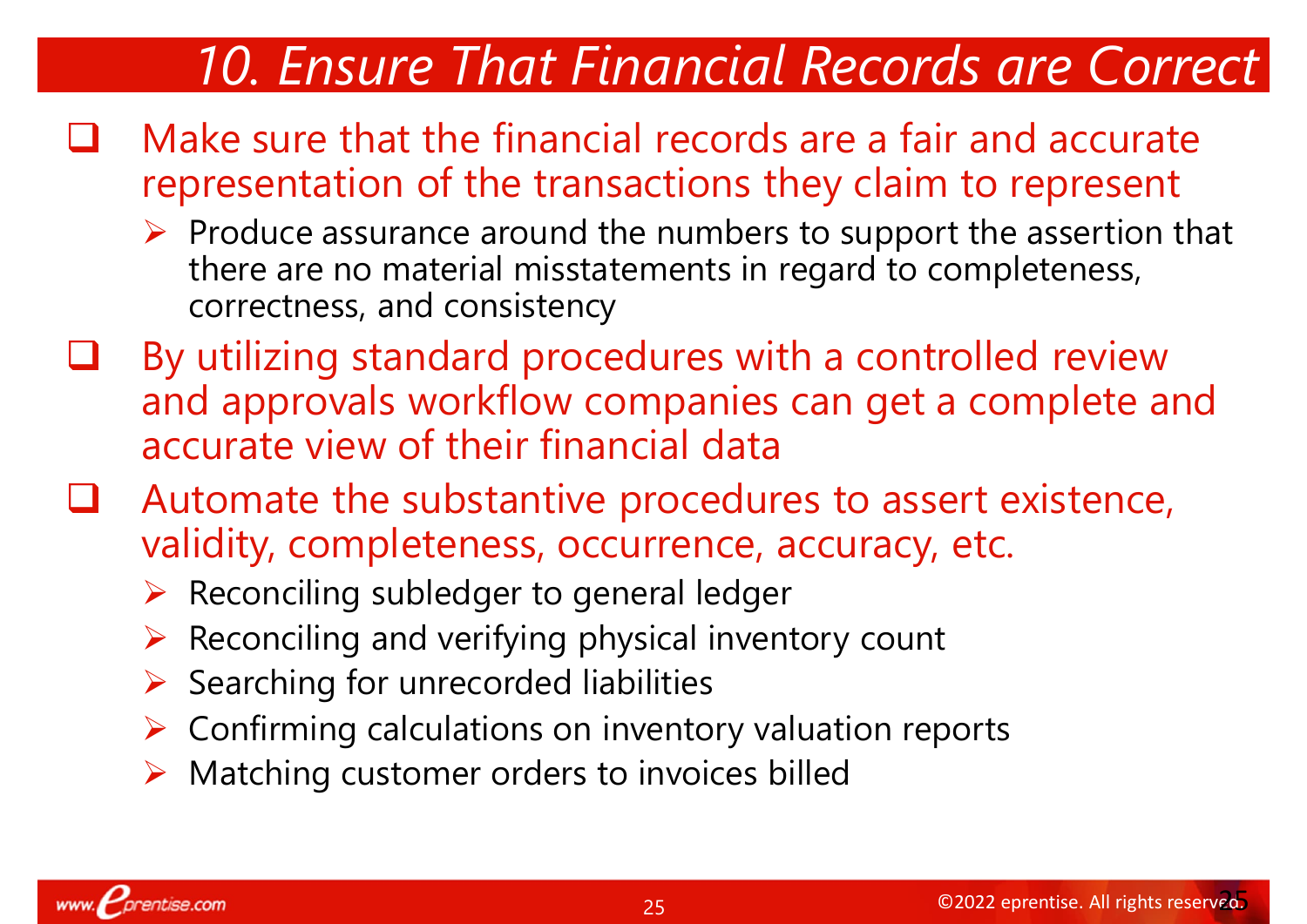### *Complete, Consistent, Correct!*

- $\Box$  As companies grow and evolve, their data and ERP practices must too
- $\Box$  Business value and cost reductions can be obtained by implementing IT solutions within their ERP

#### **Prioritize Data Transparency**

- 1. Implement a global chart of accounts
- 2. Get rid of obsolete data
- 3. Eliminate Redundant Processes
- 4. Evaluate customizations

#### **Leverage Global Advantages**

- 5. Operate a shared services center model
- 6. Normalize supply chain management
- 7. Coordinate technology availability and access

#### **Standardize Practices**

- 8. Set guidelines for data stewardship, governance, and control
- 9. Identify data anomalies and potentially fraudulent activity
- 10. Ensure that financial records are correct